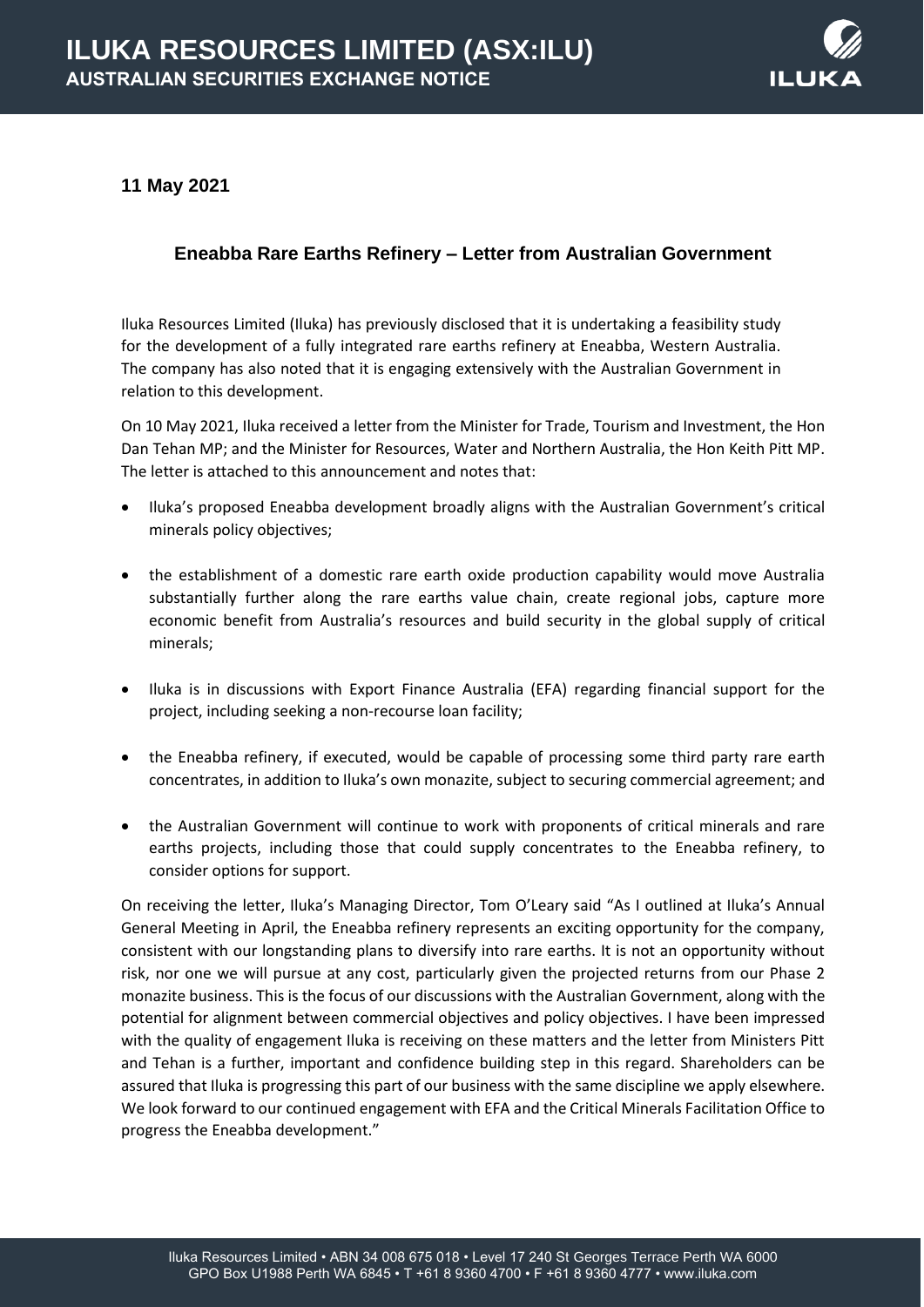This document was approved and authorised for release to the market by Iluka's Managing Director.

## **Investor and media enquires:**

Luke Woodgate Group Manager, Investor Relations and Corporate Affairs Mobile: +61 (0) 477 749 942 Email: [luke.woodgate@iluka.com](mailto:luke.woodgate@iluka.com)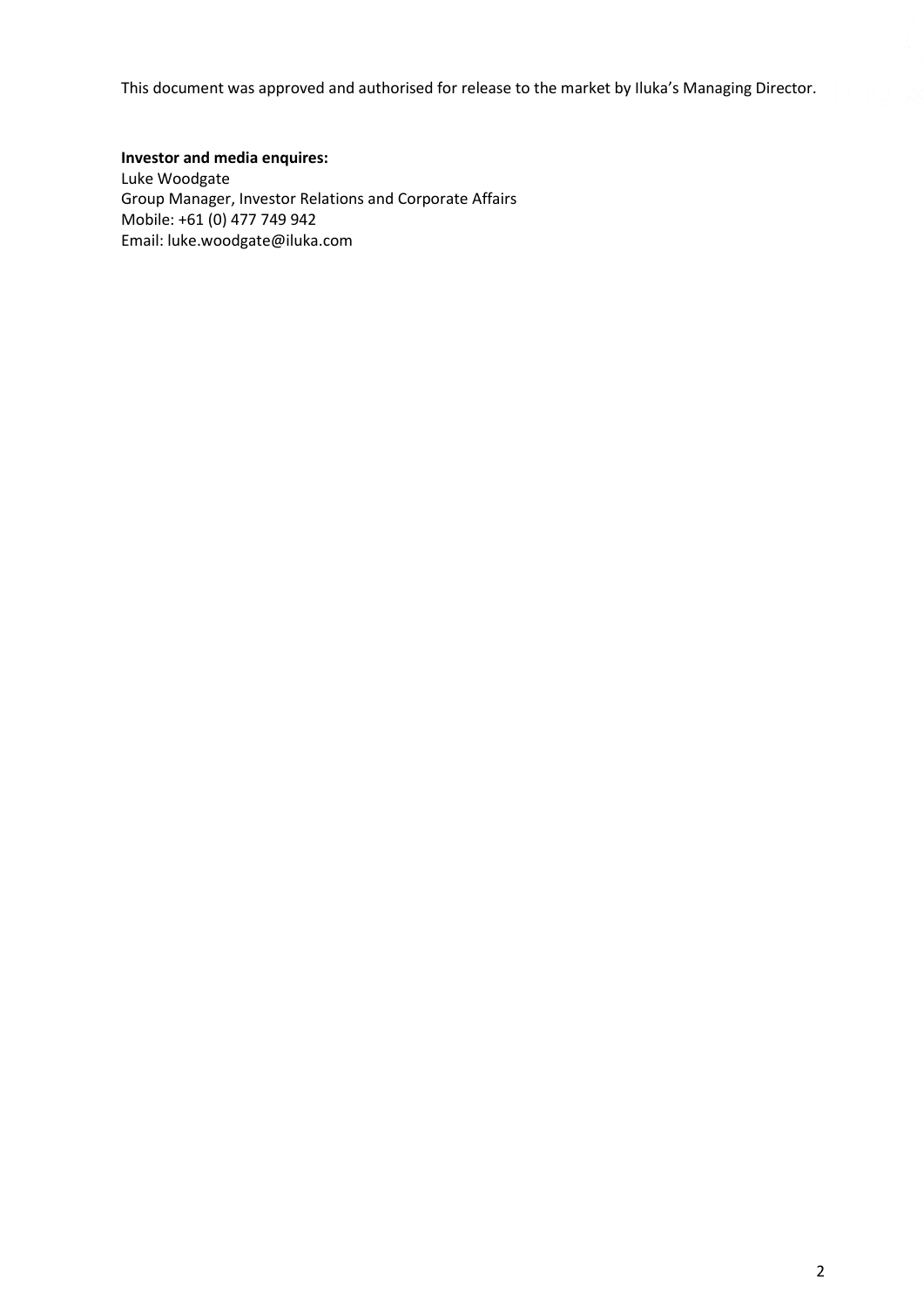

## THE HON DAN TEHAN MP

## THE HON KEITH PITT MP

Minister for Trade, Tourism and Investment

Minister for Resources, Water and Northern Australia

Mr Tom O'Leary **Chief Executive Officer** Iluka Resources Ltd 140 St Georges Terrace PERTH WA 6831 Dear Mr O'Jeary

Further to our meeting with the Iluka Board in March, we welcome Iluka's revised proposal to develop an integrated rare earth oxide production facility at Eneabba. We look forward to the outcome of Iluka's feasibility study and of the independent due diligence process.

The Morrison Government is focused on growing Australia's critical minerals sector, capturing more value from our resources by moving into downstream processing, and diversifying global supply chains. This includes supporting Australian projects with broader benefits across the industry.

To this end Iluka's proposed refinery, if executed, would be capable of processing some third party rare earth concentrates, in addition to Iluka's own monazite, subject to securing commercial agreement. This could help develop new Australian mines by reducing capital expenditure and risk for those projects. Establishing a domestic rare earths oxide production capability would move Australia substantially further along the rare earths value chain, create regional jobs, capture more economic benefit from Australia's resources and build security in the global supply of critical minerals.

We understand you are in discussions with Export Finance Australia (EFA) regarding financial support for the project, including seeking a non-recourse loan facility. EFA and the Critical Minerals Facilitation Office (CMFO) also advise they consider the project broadly aligns with the Government's critical minerals policy objectives.

We recognise the challenges faced by companies seeking to develop critical minerals projects, including those to develop rare earths deposits, as a result of the opaque and concentrated nature of global markets. In response, the Australian Government committed to grow Australia's critical minerals sector and set out its vision in the Critical Minerals Strategy 2019, and the Resources Technology and Critical Minerals Processing National Manufacturing Priority Road Map 2021. The Government's critical minerals agenda encompasses support for the sector through research and development, project facilitation,